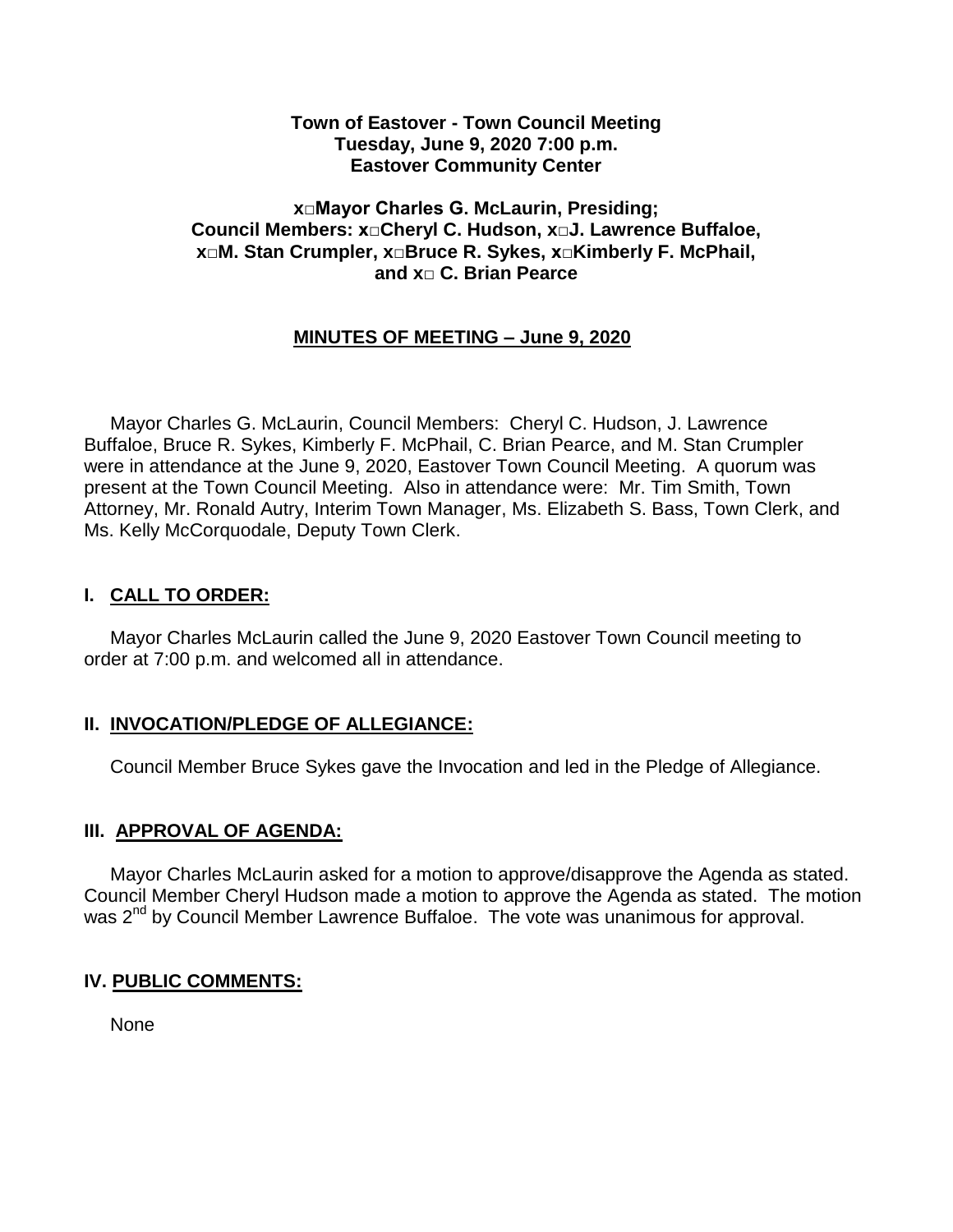## **V. CONSENT AGENDA:**

- **1. Consider approve of the Planning Session Minutes for the May 12, 2020 Planning Session Meeting.**
- **2. Consider approval of the Minutes for the May 12, 2020 Town Council Meeting.**
- **3. Consider approval of the Closed Session Minutes for May 12, 2020.**
- **4. Consider approval of the April, 2020 Financial Reports.**

 Mayor McLaurin asked the Council if they had any questions concerning the Consent Agenda. There were none. Mayor McLaurin asked for a motion to approve/disapprove the Consent Agenda as stated.

 Council Member Bruce Sykes made a motion to approve the Consent Agenda as stated. The motion was 2<sup>nd</sup> by Council Member Kim McPhail. The vote was unanimous for approval.

# **VI. DISCUSSION AGENDA:**

# **Agenda Item #1:**

# **Public Hearing: Presentation of Fiscal Year 2021 Budget (July 1, 2020-June 30, 2021).**

 Mayor Charles McLaurin opened the public hearing and recognized Mr. Ronald Autry, Interim Town Manager.

 Mr. Autry stated that the public hearing was advertised on May 27, 2020. He gave some highlights of the proposed budget. Mr. Autry stated that because of COVID-19 the Interlocal Sales Tax Agreement could be severely impacted. State Revenue was reduced by 3.5%. Mr. Autry stated the increase in taxes for the Eastover Fire Department will not be completed this year because of the impact COVID-19 has caused, therefor the Town set aside \$50,000 for the Eastover Fire Department for any expense they might need. The construction at the Eastover Ballpark will continue as funds were already reserved. The contractors will start the work on the Eastover Ball Park walking trail in July. The new street lights will begin in July as well.

 Mayor McLaurin asked the Council if there was any further discussion. There was none. Mayor McLaurin then asked for a motion to close the public hearing. Council Member Cheryl Hudson made a motion to close the public hearing. Council Member Stan Crumpler  $2<sup>nd</sup>$  the motion. The vote was unanimous to close the public hearing.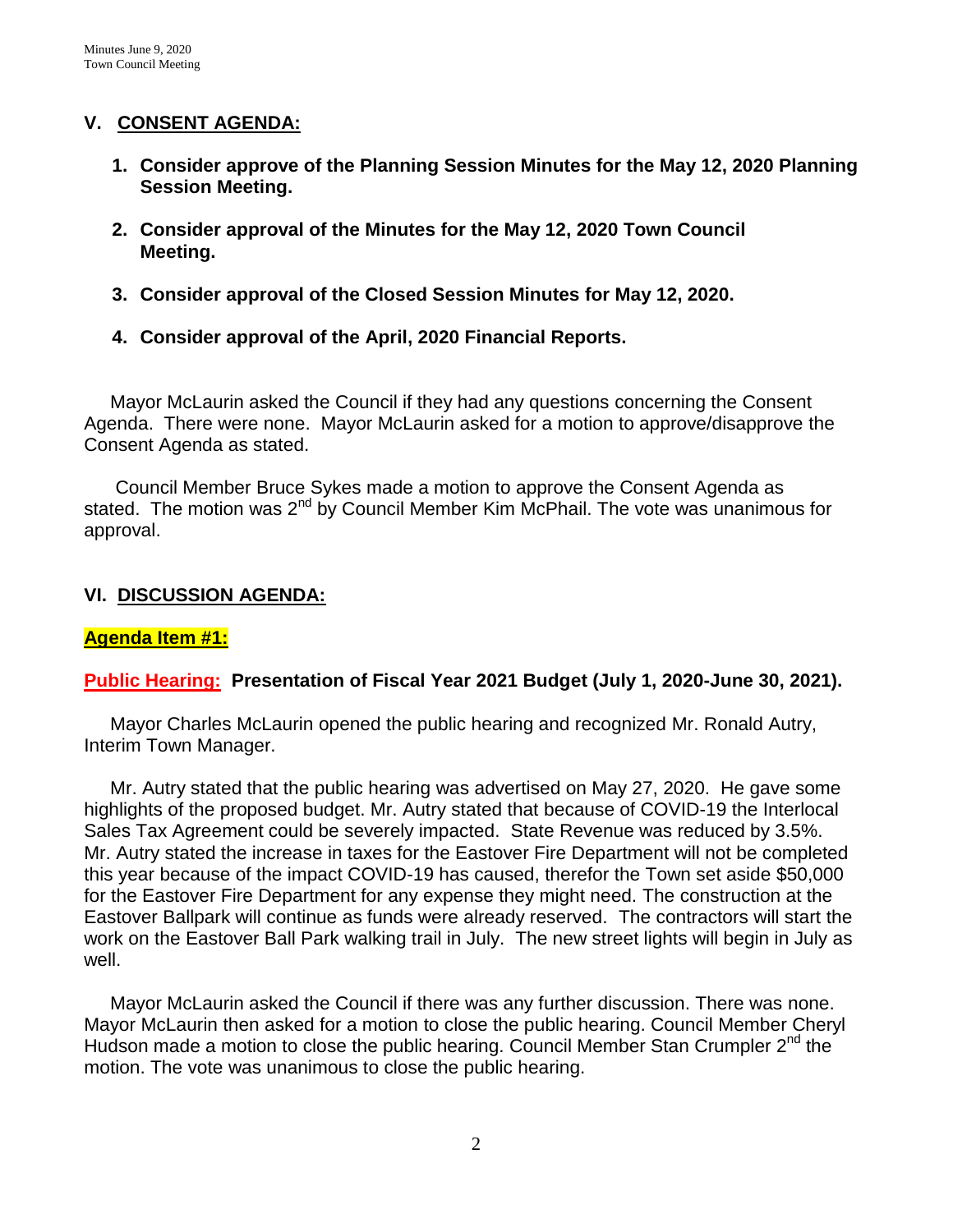Mayor McLaurin then asked for a motion to approve or disapprove the Fiscal Year 2021 Budget. Council Member Stan Crumpler made a motion to approve the Fiscal year 2021 Budget. The motion was 2<sup>nd</sup> by Council Member Bruce Sykes. The vote was unanimous for approval.

# **Agenda Item #2:**

# **Public Hearing: Change form of Government.**

 Mayor McLaurin opened the public hearing and recognized Interim Town Manager, Mr. Ronald Autry.

 Mr. Autry informed the Council that the public hearing for changing the form of government was advertised on May 27, 2020. Mr. Autry stated that the resolution was adopted last month and the public hearing was held at this meeting therefor the requirements for changing the form of government have been met. At the July 14<sup>th</sup> Town Council Meeting the Council will have the final vote on the change of form of government. Once those steps are completed the public hearing needs to be published once again for 30 days so the public will be informed.

 Mayor McLaurin asked the Council if there were any questions or concerns. There were none. Mayor McLaurin then asked for a motion to close the Public Hearing. Council Member Cheryl Hudson made a motion to close the public hearing. The motion was 2<sup>nd</sup> by Council Member Lawrence Buffaloe. The vote was unanimous for approval.

## **Agenda Item #3:**

## **Yarborough, Winters, & Neville FY 2021 Contract.**

 Mayor McLaurin asked if there were any discussion by the Council Members about the contract. There were none.

 The Town Attorney Tim Smith informed the council that the contract is the same as FY2020 except that the hourly rate has increased by 2/3. The increase will be \$240.00 instead of the previous \$220.00.

 Council Member Cheryl Hudson made a motion to approve the Yarborough, Winters, & Neville FY2021 Contract. The motion was 2<sup>nd</sup> by Council Member Lawrence Buffaloe. The vote was unanimous for approval.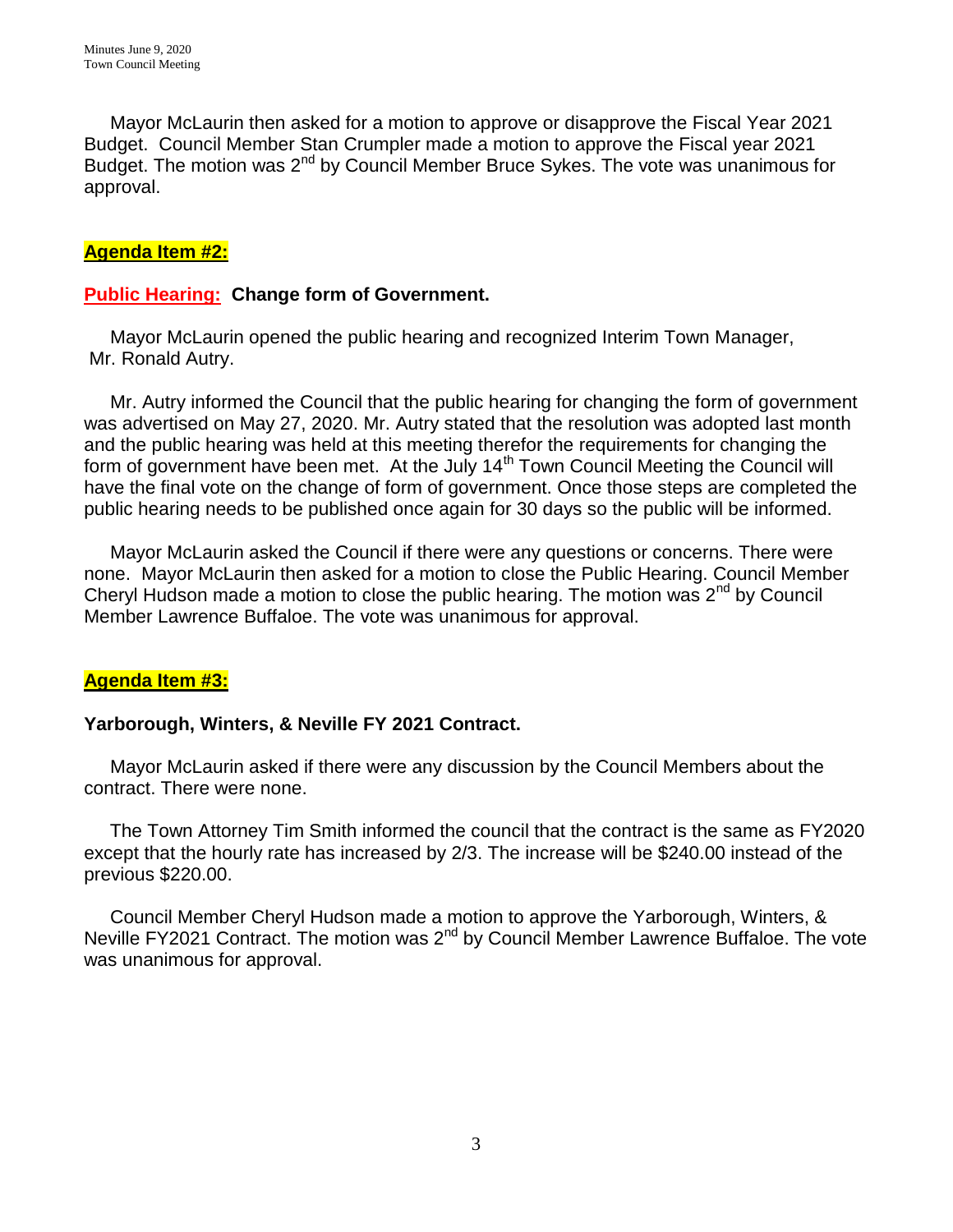#### **Agenda Item #4:**

#### **Cumberland County Sheriff Contract FY 2021.**

 Interim Town Manager, Mr. Ronald Autry, stated the contract increased by \$500 from FY 2020 to FY2021. Mayor McLaurin asked if there were any questions. There were none.

 Council Member Brian Pierce made a motion to approve the FY2021 Cumberland County Sheriff's contract. The motion was  $2^{nd}$  by Council Member Cheryl Hudson. The vote was unanimous for approval.

## **VII. RECEIVE MAYOR'S UPDATE:**

- The plans for the Eastover Ballpark have been submitted; the contractor can't work on the wetland area but they can start grading other areas.
- The Town is looking for formal bids for a contractor that can do the wetlands area. There are several contractors that the town has lined up that seem very interested.
- The Town has not received a completion date for Baywood Road's construction. The DOT stated they are waiting on a permit.
- The benches at Tally Woodland Park need to be replaced. The families of the benches are welcomed to come get them.

## **VIII. RECEIVE TOWN COUNCIL UPDATE:**

- Mr. Autry needs to schedule a meeting with Amy Cannon about Parks and Rec.
- Council Member Bruce Sykes stated he would be working on the Community Building's new sign.